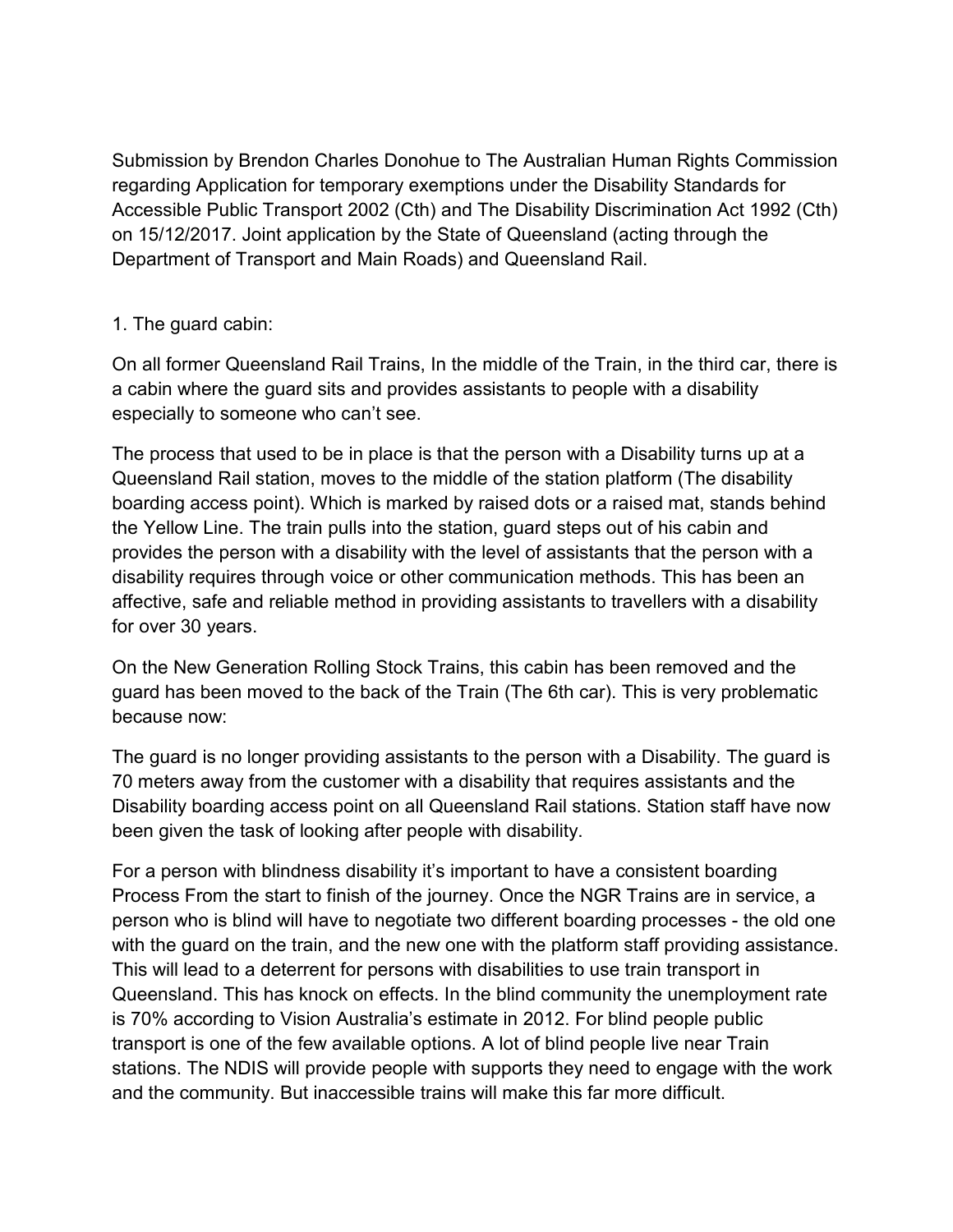3. Station staff have not been trained in walking with a person with a blindness disability down a station platform by Queensland Rail. Queensland Rail should have engaged with Vision Australia or Guidedogs for training of staff.

4. A significant amount of station staff are casual employees of Queensland Rail and can be dismissed at very short notice.

5. There is no contingency plan in place in how to deal with this if station staff are sick or unable to turn up for work, only that the guard will walk the 70 metres down the station platform from the back of the Train (The sixth car). If he is unsure if someone with a disability is waiting at the disability boarding access point he will have to walk the whole 70 meters down and back along the station platform to check if it is safe and to assist a person/person with disability to board the NGR Model Train. The guard will also have the responsibility to walk down the platform to the disability boarding access points at all unmanned stations across the network. This holds up the Train and provides unnecessary attention to the person with a disability who just wants to board the train safely and independently. It personally makes me feel humiliated and like I am not part of the community. The safest and cost-effective decision is to restore the guard cabin to all 75 NGR Train units over the next two years.

6. There was no consulting by Queensland rail - Accessibility team to Queensland Rail disability customers on this new boarding process in a relevant safety timeframe that people with Disability could provide our feedback and comment on this new procedure.

7. No braille on the emergency door release sign. I believe as a person with a blindness disability, I should have access to the sign and the safety information to understand safety relevant information that it displays to the community.

8. The height of the braille on the emergency access console and the door open buttons in the NGR Model Train is much too low to read comfortably. There are two buttons on the console now, "Emergency" and" Press and wait for assistance". Due to this console now having two buttons for doing the same process, talking with the guard for assistants. The Braille is very hard to read because the Braille is very low down to the floor on the emergency console.

Several persons with disability have had trouble with communication to the guard because when they have pressed the assistance button. The guard has not been able to hear them and is unable to act on their requests.

9. The new generation rolling stock train project was not published at all through the [accessibility@qr.com.au](mailto:accessibility@qr.com.au) email address. The disability community was not given any notice of the NGR Model Train by the above email address: Of NGR Trains coming into service, the timetable was not provided by the above email address to Queensland Rail